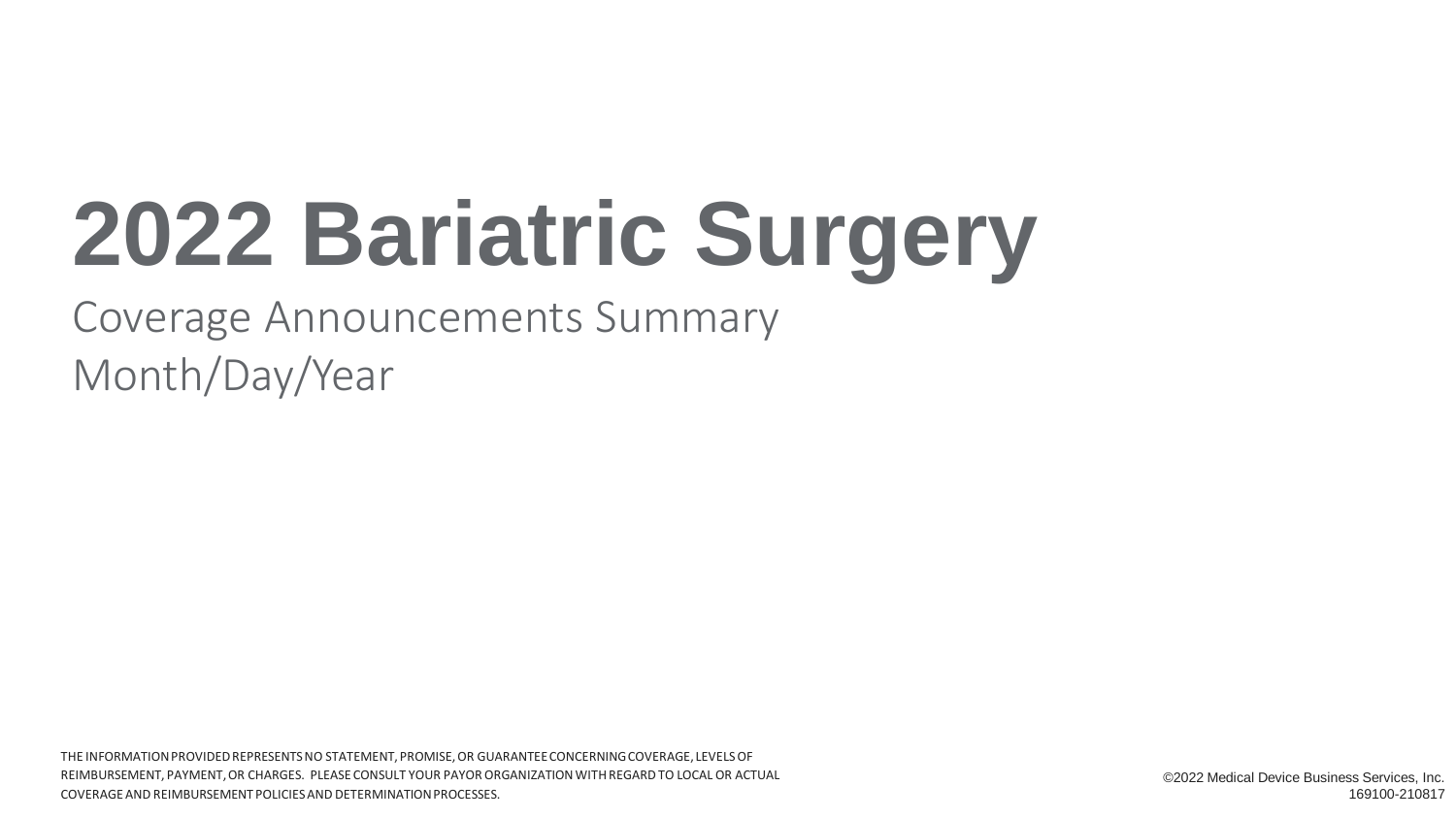| <b>Bariatric Surgery</b>                                                                                    | <b>Reported Date</b>                             | M           | $\mathbf{C}$ | B           | <sub>S</sub> | Plan                                                                               | <b>Covered Lives</b> | Geography                            | <b>Effective</b> | <b>Policy</b>            |
|-------------------------------------------------------------------------------------------------------------|--------------------------------------------------|-------------|--------------|-------------|--------------|------------------------------------------------------------------------------------|----------------------|--------------------------------------|------------------|--------------------------|
| <b>Coverage</b>                                                                                             | 1/5/2022                                         |             | $\mathsf X$  |             |              | Blue Cross Blue Shield of North Carolina                                           | 2,239,860            | <b>NC</b>                            | 12/2021          | link                     |
| <b>Announcement</b>                                                                                         | 1/5/2022                                         |             |              |             | $\mathsf X$  | Medica Health                                                                      | 831,299              | MN, NE, WI, IA, ND, SD               | 11/22/2021       | link                     |
| <b>Summary</b>                                                                                              | 11/4/2021                                        |             | $\mathsf X$  |             |              | Lifewise                                                                           | 43,000               | <b>WA</b>                            | 10/1/2021        | $link$                   |
|                                                                                                             | 11/4/2021                                        |             |              |             | $\times$     | Cigna                                                                              | 13,760,000           | National                             | 10/15/2021       | link                     |
| Source: Policy Reporter                                                                                     | 11/4/2021                                        | $\chi$      |              |             |              | Pacific Source                                                                     | 213,000              | OR & ID                              | 7/1/2021         | $\overline{\text{link}}$ |
|                                                                                                             | 10/6/21                                          |             | $\mathsf X$  |             |              | Upper Peninsula Health                                                             | 55,493               | MI                                   | $9 - 8 - 21$     | link                     |
| <b>Coverage Changes</b>                                                                                     | 9/1/2021                                         |             | $\mathsf X$  |             |              | Providence Health Plan                                                             | 394,512              | OR, WA                               | 8/1/2021         | $\overline{\text{link}}$ |
| per Month                                                                                                   | 8/4/2021                                         | $\mathsf X$ |              |             |              | <b>Medical Mutual</b>                                                              | 1,075,412            | OH                                   | 6/28/21          | $\overline{\text{link}}$ |
|                                                                                                             | 7/6/2021                                         | $\sf X$     |              |             |              | <b>BCBS</b> Michigan                                                               | 5,160,366            | MI                                   | 7/01/2021        | $\overline{\text{link}}$ |
| $\overline{\mathsf{J}}$<br>M<br>M<br>A                                                                      | 7/6/2021                                         | $\mathsf X$ |              |             |              | <b>Excellus BCBS</b>                                                               | 1,168,679            | <b>NY</b>                            | 5/21/2021        | $link$                   |
| $\overline{2}$<br>3<br>$\overline{2}$<br>4                                                                  | 6-2-2021                                         | $\chi$      |              |             |              | Asuris Northwest Health, Bridgespan Health,<br>and Regence BlueCross BlueShield    | 1,855,587            | OR, UT, ID, WA                       | May 2021         | $link$                   |
|                                                                                                             | $6 - 2 - 2021$                                   | X           |              |             |              | Premera Blue Cross and LifeWise Health<br>2,143,847<br>WA, AK                      |                      | May 2021                             | link             |                          |
| ${\bf S}$<br>D<br>$\mathbf{o}$<br>N<br>$\overline{2}$<br>$\overline{2}$<br>$\overline{1}$<br>$\overline{2}$ | 5-5-2021<br><b>NEW COVERAGE</b><br><b>POLICY</b> |             |              |             |              | AmeriHealth Caritas LA (Medicaid)                                                  | 221,411              | Louisiana                            | March 2021       | $\mathbf{link}$          |
|                                                                                                             | 5-5-2021                                         | $\mathsf X$ |              |             |              | <b>BCBS Massachusetts</b>                                                          | 1,657,901            | Massachusetts                        | April 2021       | $\overline{\text{link}}$ |
|                                                                                                             | 5-5-2021                                         | X           |              |             |              | <b>GEHA</b>                                                                        | N/A Federal Retirees | National                             | April 2021       | $link$                   |
| 2021 Coverage Changes                                                                                       | $5 - 5 - 2021$                                   |             | $\mathsf X$  |             |              | <b>OSU Health Plan</b>                                                             | 57,000               | OSU (Ohio)                           | Feb 2021         | $\overline{\text{link}}$ |
| 22 in Total                                                                                                 | $5 - 5 - 2021$                                   |             |              | $\mathsf X$ |              | <b>BCBS Arkansas</b>                                                               | 1,590,265            | Arkansas                             | August 2021      | $link$                   |
|                                                                                                             | 4-7-2021                                         |             | $\times$     |             |              | Wisconsin Physician Services (includes Arise<br>Health Plan & Aspirus Health Plan) | 105.476              | WI                                   | Feb 2021         | link                     |
|                                                                                                             | 3-3-2021                                         | $\mathsf X$ |              |             |              | <b>WellFirst Health</b>                                                            | 5,726                | <b>MO</b>                            | Feb 2021         | $link$                   |
| M=Medically                                                                                                 | 3-3-2021                                         | $\mathsf X$ |              |             |              | Dean Health Plan                                                                   | 190,168              | WI                                   | Feb 2021         | link                     |
| <b>Supervised Weight</b>                                                                                    | 3-3-2021                                         |             | $\mathsf X$  |             |              | Humana                                                                             | 6,294,265            | National                             | Jan 2021         | $\overline{\text{link}}$ |
| Loss (MSWL)<br><b>Requirements</b>                                                                          | 3-3-2021<br><b>NEW COVERAGE</b><br><b>POLICY</b> |             |              |             |              | UnitedHealthcare® Value & Balance Exchange<br>Medical                              | Not in exchange      | AZ, MD, NC, OK, TN, VA,<br><b>WA</b> | Jan 2021         | $link$                   |
| <b>C</b> =Comorbidities                                                                                     | 1-29-2021                                        |             | $\mathsf X$  |             |              | <b>Coordinated Care</b>                                                            | 79,000               | <b>WA</b>                            | Nov 2020         | $link$                   |
| <b>B</b> =Low BMI                                                                                           |                                                  |             |              |             |              |                                                                                    |                      |                                      |                  |                          |
| <b>S</b> =SADIs                                                                                             |                                                  |             |              |             |              |                                                                                    |                      |                                      |                  |                          |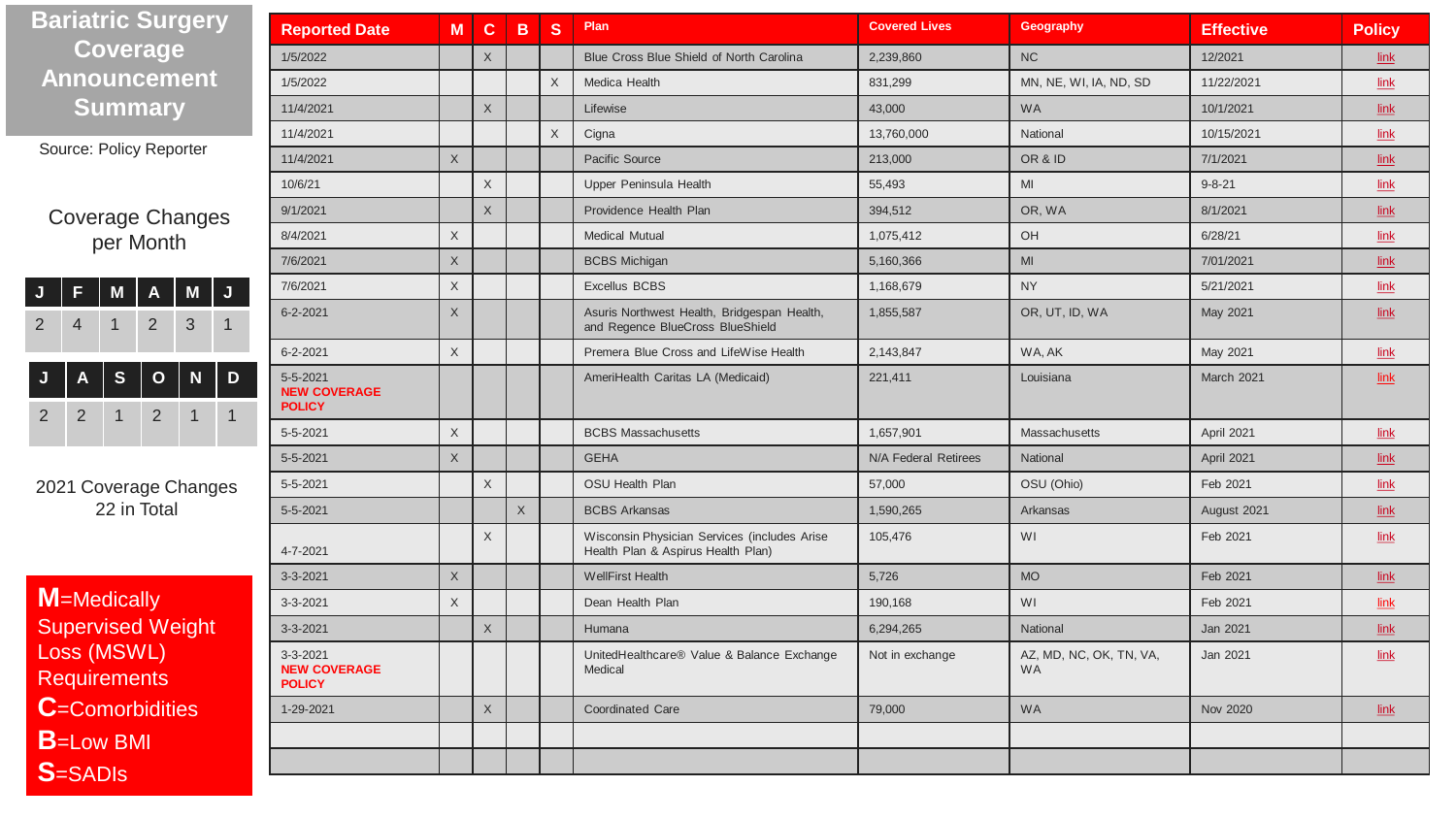### Medically Supervised Weight Loss (MSWL) Requirements (1 of 2)

# **Bariatric Surgery Coverage Announcements**

**The following health plans within North America have changed their medical policy for Bariatric Surgery**

| <b>Reported</b><br><b>Date</b> | Plan                  | <b>Covered Lives</b> | Geography | <b>Effective</b> | <b>Policy</b> | <b>Details</b>                                                                                                                                                                                                                                                                                                                                                                                                                                                                                                                                                                                                                                                                                                                                                                                                                                                                                                                                                                                                                                                                                                                                                                                                                                                                                                                                                                                                                                                                                                                                                                    |
|--------------------------------|-----------------------|----------------------|-----------|------------------|---------------|-----------------------------------------------------------------------------------------------------------------------------------------------------------------------------------------------------------------------------------------------------------------------------------------------------------------------------------------------------------------------------------------------------------------------------------------------------------------------------------------------------------------------------------------------------------------------------------------------------------------------------------------------------------------------------------------------------------------------------------------------------------------------------------------------------------------------------------------------------------------------------------------------------------------------------------------------------------------------------------------------------------------------------------------------------------------------------------------------------------------------------------------------------------------------------------------------------------------------------------------------------------------------------------------------------------------------------------------------------------------------------------------------------------------------------------------------------------------------------------------------------------------------------------------------------------------------------------|
| 11/4/2021                      | Pacific Source        | 213,000              | OR & ID   | 7/1/2021         | $link$        | Removed criteria:<br>Authorization for surgery: Documentation of ongoing active participation in a structured, medically-supervised, non-surgical weight loss<br>program for a minimum of 6 months with the past 24 months as described in the completed in the pre-surgical evaluation phase                                                                                                                                                                                                                                                                                                                                                                                                                                                                                                                                                                                                                                                                                                                                                                                                                                                                                                                                                                                                                                                                                                                                                                                                                                                                                     |
| 8/4/2021                       | <b>Medical Mutual</b> | 1,075,412            | OH        | 6/28/21          | $link$        | Removed: 3 months of participation in a Weight Watcher® program within 24 months preceding the request for bariatric surgery (with >/3<br>visits to physician or certified nurse practitioner to document weight during that period) satisfies this requirement.                                                                                                                                                                                                                                                                                                                                                                                                                                                                                                                                                                                                                                                                                                                                                                                                                                                                                                                                                                                                                                                                                                                                                                                                                                                                                                                  |
| 7/6/2021                       | Excellus BCBS         | 1,168,679            | <b>NY</b> | 5/21/2021        | $link$        | Removed medically necessary criteria for History of rigorous attempts at weight reduction stated: At least one program must have been a<br>supervised weight loss program; 2. Weight loss attempts need not be continuous, but a minimum total of six months is required. a. If the<br>patient has had no previous attempts at medical weight loss, participation for a minimum of six months in a pre-operative bariatric surgery<br>weight loss program is required. b. If past prior attempts at weight loss are remote (greater than five years), then the patient is required to<br>participate, for a minimum of six months, in a pre-operative bariatric surgery weight loss program.<br>Replaced medical policy language includes the following:<br>C. History of rigorous attempts at weight reduction: 1. There must be written evidence of a weight loss history, either by the bariatric<br>surgeon, primary care physician or nutritionist. This documentation should include the name of the weight loss program, length of<br>participation in the program, and any weight loss achieved. Continued participation in weight loss programs should be encouraged pre-<br>operatively. 2. A clinical evaluation by a Registered Dietician pre-operatively is mandatory, and documentation must be included.                                                                                                                                                                                                                                                           |
| 7/6/2021                       | <b>BCBS</b> Michigan  | 5,160,366            | MI        | 7/01/2021        | $link$        | Old language from 2020 policy:<br>The patient has been clinically evaluated by an MD or DO (or their authorized delegate<br>(e.g., physician assistant, etc.). The physician has documented failure of non-surgical<br>management including a structured, professionally supervised (physician or non-physician)<br>weight loss program for a minimum of:<br>- Six full, consecutive months (180 days) within the last four years prior to the<br>recommendation for bariatric surgery (for BCBSM patients) OR<br>- Six full, consecutive months (180 days) within the last two years prior to the<br>recommendation for bariatric surgery (for BCN patients).<br>- The six full consecutive month (180 days) weight loss program listed above is waived<br>for super morbidly obese individuals who have a BMI ≥50. Documentation should<br>include periodic weights, dietary therapy and physical exercise, as well as behavioral<br>therapy, counseling and pharmacotherapy, as indicated.<br>Documentation that the PCP and the patient have a good understanding of the risks<br>involved and reasonable expectations that the patient will be compliant with all post-<br>surgical requirements.<br>The patient has undergone multidisciplinary evaluation by an established bariatric<br>o<br>treatment program to include medical, nutritional and mental health evaluations to<br>determine ultimate candidacy for bariatric surgery. Such an evaluation should include an<br>assessment of the patient's likely ability and willingness to cooperate effectively with a |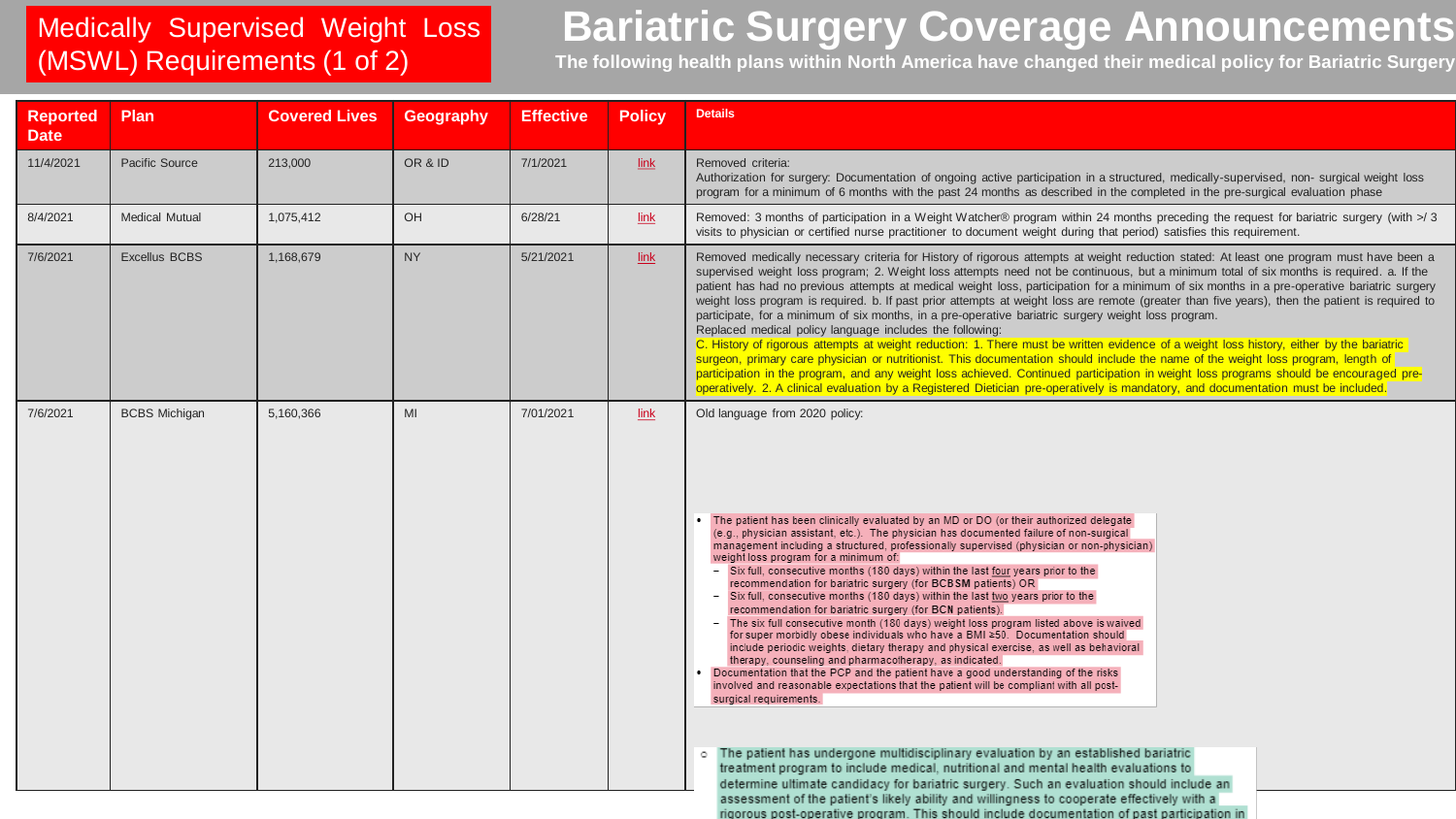### Medically Supervised Weight Loss (MSWL) Requirements (2 of 2)

# **Bariatric Surgery Coverage Announcements**

**The following health plans within North America have changed their medical policy for Bariatric Surgery**

| <b>Reported</b><br><b>Date</b> | Plan                                                                                                | <b>Covered Lives</b> | Geography                | <b>Effective</b> | Poli<br>cy | <b>Details</b>                                                                                                                                                                                                                                                                                                                                                                                                                                                                                                                                                                                                                                                                                                                                                                                                                                                                                                                                                                                                                                                                                                                                                                                  |
|--------------------------------|-----------------------------------------------------------------------------------------------------|----------------------|--------------------------|------------------|------------|-------------------------------------------------------------------------------------------------------------------------------------------------------------------------------------------------------------------------------------------------------------------------------------------------------------------------------------------------------------------------------------------------------------------------------------------------------------------------------------------------------------------------------------------------------------------------------------------------------------------------------------------------------------------------------------------------------------------------------------------------------------------------------------------------------------------------------------------------------------------------------------------------------------------------------------------------------------------------------------------------------------------------------------------------------------------------------------------------------------------------------------------------------------------------------------------------|
| $6 - 2 - 2021$                 | <b>Asuris Northwest</b><br>Health, Bridgespan<br>Health, and Regence<br><b>BlueCross BlueShield</b> | 1.855.587            | OR, UT, ID,<br><b>WA</b> | May 2021         | link       | Documentation of active participation for a total of at least 3 consecutive months in a structured, medically supervised pre-operative training<br>program. The program must be provided by or approved and monitored under the supervision of the bariatric program. (Removed:<br>Comprehensive weight loss programs generally address diet, exercise, and behavior modification [e.g. Weight Watcher]) Documentation from the<br>clinical medical records must indicate that the structured medical supervision meets all of the following Criteria: a. Program participation occurs<br>during a total of at least 3 consecutive months within the 12 months prior to the request for surgery; and b. Include at least 2 visits for medical<br>supervision, during the 3 consecutive months of program participation. One visit must occur at the initiation, and another at least 3 months later<br>(90 days); and c. Be provided by an MD, DO, NP, PA, or RD in conjunction with the bariatric program; and d. Include assessment and<br>counseling concerning weight, nutrition and diet that should be related to the type planned bariatric surgery, exercise, and behavior modification |
| $6 - 2 - 2021$                 | Premera Blue Cross<br>and LifeWise Health                                                           | 2,143,847            | WA, AK                   | May 2021         | link       | Participation in a physician administered weight reduction program lasting at least three continuous months within the 12 month period before<br>surgery is considered. o Evidence of active participation documented in the medical record includes: § Weight § Current dietary program (eg,<br>MediFast, OptiFast) § Physical activity (eg, exercise/work-out program) OR · Documentation of participation in a structured weight reduction<br>program such as as Weight Watchers or Jenny Craig is an acceptable alternative if done in conjuction with physician supervision                                                                                                                                                                                                                                                                                                                                                                                                                                                                                                                                                                                                                |
| $5 - 5 - 2021$                 | <b>BCBS Massachusetts</b>                                                                           | 1,657,901            | <b>Massachusetts</b>     | April 2021       | link       | Adults over the age of 18 or who have documented complete bone growth are eligible for obesity surgery if ALL of the following criteria are met:<br>. The physician has indicated that the patient: o Is a well informed and motivated patient with acceptable operative risks, AND o Has a strong<br>desire for substantial weight loss, AND o Has failed other non-surgical approaches to long-term weight loss. These approaches (i.e. diet and<br>exercise plans, behavioral changes, etc.) and duration are up to the surgeon's discretion, AND o Is enrolled in a program which provides pre-op<br>and post-op multidisciplinary evaluation and care including behavioral health, nutrition, and medical management AND • The patient is morbidly<br>obese with a BMI $>$ 40kg/m <sup>2</sup> .                                                                                                                                                                                                                                                                                                                                                                                           |
| 5-5-2021                       | <b>GEHA</b>                                                                                         | N/A Federal Retirees | National                 | April 2021       | link       | When bariatric weight loss surgery is covered: To be eligible for coverage of any primary bariatric procedure, the individual must show<br>documentation of: A. Psychological clearance of the member's ability to understand and adhere to pre- and postoperative program based on a<br>psychological assessment performed by a licensed professional mental health practitioner; and B. Documentation that the member has been<br>nicotine free the six months prior to surgery; and C. Member has not been treated for substance/alcohol use for one year prior to surgery and<br>there is no evidence of substance use or harmful/hazardous drinking within the one-year period prior to surgery; and D. Participation and<br>compliance in a medically supervised preoperative weight loss program                                                                                                                                                                                                                                                                                                                                                                                         |
| $3 - 3 - 2021$                 | <b>WellFirst Health</b>                                                                             | 5.726                | <b>MO</b>                | Feb 2021         | link       | There is a confirmed failure of a medically supervised multifaceted weight loss program including consultation with a dietician and/or<br>pharmacologic interventions when medically appropriate of at least five (5) months duration: 2.3.1 Medical supervision must be provided by a<br>comprehensive weight loss management program; 2.3.2 Participation must be for a total of five (5) months or longer in duration and occur within<br>two (2) years prior to surgery; 2.3.3 Member's participation must be documented in the medical record by an attending provider who supervised<br>the member's participation; (NOTE: a physician summary letter is not sufficient documentation. Documentation should include medical records<br>of contemporaneous assessment of patient's progress throughout the course of the nutrition and exercise program.)                                                                                                                                                                                                                                                                                                                                  |
| $3 - 3 - 2021$                 | Dean Health Plan                                                                                    | 190,168              | WI                       | Feb 2021         | link       | There is a confirmed failure of a medically supervised multifaceted weight loss program including consultation with a dietician and pharmacologic<br>interventions when medically appropriate of at least five (5) months duration: 2.3.1 Medical supervision must be provided by a comprehensive<br>weight loss management program; 2.3.2 Participation must be for a total of five (5) months or longer in duration and occur within two (2) years<br>prior to surgery; 2.3.3 Member's participation must be documented in the medical record by an attending provider who supervised the member's<br>participation; (NOTE: a physician summary letter is not sufficient documentation. Documentation should include medical records of<br>contemporaneous assessment of patient's progress throughout the course of the nutrition and exercise program.                                                                                                                                                                                                                                                                                                                                      |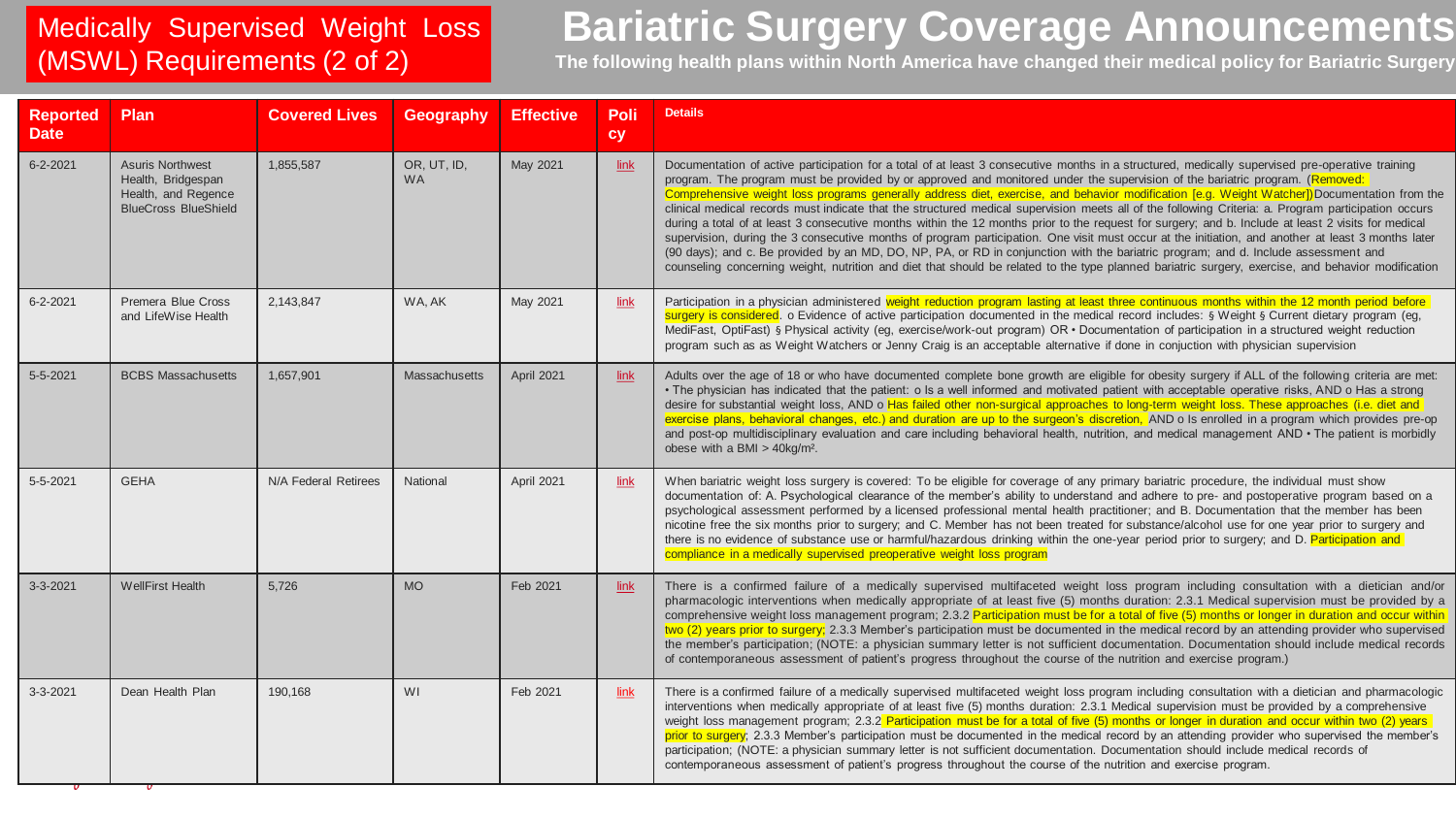# **Bariatric Surgery Coverage Announcements THE FOLLOWING SURVERTHERS**<br>The following health plans within North America have changed their medical policy for Bariatric Surgery

| <b>Reported</b><br><b>Date</b> | Plan                                                                                     | <b>Covered</b><br><b>Lives</b> | <b>Geography</b> | <b>Effective</b> | <b>Policy</b> | <b>Details</b>                                                                                                                                                                                                                                                                                                                                                                                                                                                                                                                                                                                                                                                                                                                                                                                                                                                                                                                                                                      |
|--------------------------------|------------------------------------------------------------------------------------------|--------------------------------|------------------|------------------|---------------|-------------------------------------------------------------------------------------------------------------------------------------------------------------------------------------------------------------------------------------------------------------------------------------------------------------------------------------------------------------------------------------------------------------------------------------------------------------------------------------------------------------------------------------------------------------------------------------------------------------------------------------------------------------------------------------------------------------------------------------------------------------------------------------------------------------------------------------------------------------------------------------------------------------------------------------------------------------------------------------|
| $1 - 5 - 22$                   | <b>Blue Cross Blue Shield</b><br>of North Carolina                                       | 2,239,860                      | <b>NC</b>        | 12/2021          | $link$        | Added:<br>I. Nonalcoholic steatohepatitis (NASH)                                                                                                                                                                                                                                                                                                                                                                                                                                                                                                                                                                                                                                                                                                                                                                                                                                                                                                                                    |
| 11-4-2021                      | Lifewise                                                                                 | 43,000                         | <b>WA</b>        | 10-1-2021        | link          | Revised criteria:<br>Obstructive sleep apnea, as documented by a sleep study (polysomnography), that is uncontrolled by medical management (eg, CPAP or oral<br>appliance).                                                                                                                                                                                                                                                                                                                                                                                                                                                                                                                                                                                                                                                                                                                                                                                                         |
| $10 - 6 - 21$                  | Upper Peninsula<br><b>Health</b>                                                         | 55,493                         | MI               | $9 - 8 - 21$     | link          | <b>Changed Comorbidities:</b><br>Member has a body mass index greater than 35 with life threatening comorbidities including, but not limited to: Diabetes mellitus OR Symptomatic<br>sleep apnea (removed not controlled by C-Pap) OR Severe cardiopulmonary condition OR Hypertension (removed inadequately controlled with<br>optimal conventional treatment) OR Uncontrolled hyperlipidemia (removed not amendable to optimal conventional treatment)                                                                                                                                                                                                                                                                                                                                                                                                                                                                                                                            |
| $5 - 5 - 2021$                 | <b>OSU Health Plan</b>                                                                   | 57,000                         | OSU (Ohio)       | Feb 2021         | link          | OSU Health Plan considers weight loss surgery (i.e., gastric bypass, gastric banding, gastric reduction) medically necessary when all the following<br>criteria are met: • Member meets one of the following BMI requirements and has been at that BMI for a minimum of 2 years: o BMI over 40 o BMI<br>over 35 with one or more severe obesity-related comorbidities: § Type II Diabetes Mellitus § Clinically significant obstructive sleep apnea (OSA)<br>documented on polysomnogram § Medically refractory hypertension with systolic over 140 and/or diastolic over 90 despite concurrent use of 3 anti-<br>hypertensive agents of different classes § Documentation of any life threatening or serious medical condition that is directly weight related                                                                                                                                                                                                                     |
| 4-7-2021                       | Wisconsin Physician<br>Services (includes<br>Arise Health Plan &<br>Aspirus Health Plan) | 105,476                        | WI               | Feb 2021         | link          | Age 18 or older with a BMI of 35 or greater AND one (1) of the following comorbid conditions: 1. Coronary artery disease with evidence of previous<br>coronary artery bypass graft (CABG), or percutaneous coronary intervention (PCI), or obesity-related cardiomyopathy 2. Diabetes Mellitus 3.<br>Hypertension (high blood pressure) that is difficult to control (defined as hypertensive despite a maximum dose of 3 antihypertensive agents) while<br>compliant with medical therapy 4. Sleep apnea that requires Positive Airway Pressure (PAP) treatment (e.g. Obstructive Sleep Apnea or Obesity<br>Hypoventilation Syndrome diagnosed by a sleep medicine specialist) 5. Pseudotumor cerebri 6. Degenerative joint disease with prior total joint<br>replacement or documentation of need for joint replacement 7. Metabolic syndrome 8. Gastro-Esophageal Reflux Disease (GERD) 9. Nonalcoholic<br>steatohepatitis (NASH) and doesn't meet weight loss goals in 6 months |
| $3 - 3 - 2021$                 | Humana                                                                                   | 6,294,265                      | National         | Jan 2021         | link          | Added additional comorbidities for initial bariatric procedures for members 18 years or older and adolescents with BMI greater than 35:<br>Evidence of fatty liver disease (eg, nonalcoholic fatty liver disease [NAFLD], nonalcoholic steatohepatitis [NASH])<br>Revised comorbidity for initial bariatric procedures for members 18 years or older with BMI greater than 35:<br>For uncontrolled hypertension, specified that this is an example of cardiovascular disease, and added hyperlipidemia as an additional example of<br>cardiovascular disease.                                                                                                                                                                                                                                                                                                                                                                                                                       |
| 1-29-2021                      | <b>Coordinated Care</b>                                                                  | 79,000                         | <b>WA</b>        | Nov 2020         | $link$        | Added the following co-morbidity: Coronary Artery Disease                                                                                                                                                                                                                                                                                                                                                                                                                                                                                                                                                                                                                                                                                                                                                                                                                                                                                                                           |
| $9 - 1 - 2021$                 | Providence Health<br>Plan                                                                | 394,512                        | OR, WA           | 8/1/2021         | $link$        | Added following comorbidity: Non-alcoholic steatohepatitis (NASH)<br>BMI at the start of the bariatric surgery program is between 35.0-39.9 kg/m2 and the patient has any of the following (a.-e.) comorbid conditions: a.<br>Type II diabetes mellitus; or b. Hypertension which has not responded to optimal medical management; or c. Life-threatening cardio-pulmonary<br>disease (severe obstructive sleep apnea [defined as an AHI or RDI ≥ 30], obesity hypoventilation syndrome) which has not responded to optimal<br>medical management; or d. Non-alcoholic steatohepatitis (NASH); or e. Gastroesophageal reflux disease (GERD) which has not responded to<br>optimal medical management and Nissen fundoplication is contraindicated (Note: The presence of gastroesophageal reflux (GERD) or other<br>condition does not negate the requirement for pre-surgical evaluation)                                                                                          |
|                                |                                                                                          |                                |                  |                  |               |                                                                                                                                                                                                                                                                                                                                                                                                                                                                                                                                                                                                                                                                                                                                                                                                                                                                                                                                                                                     |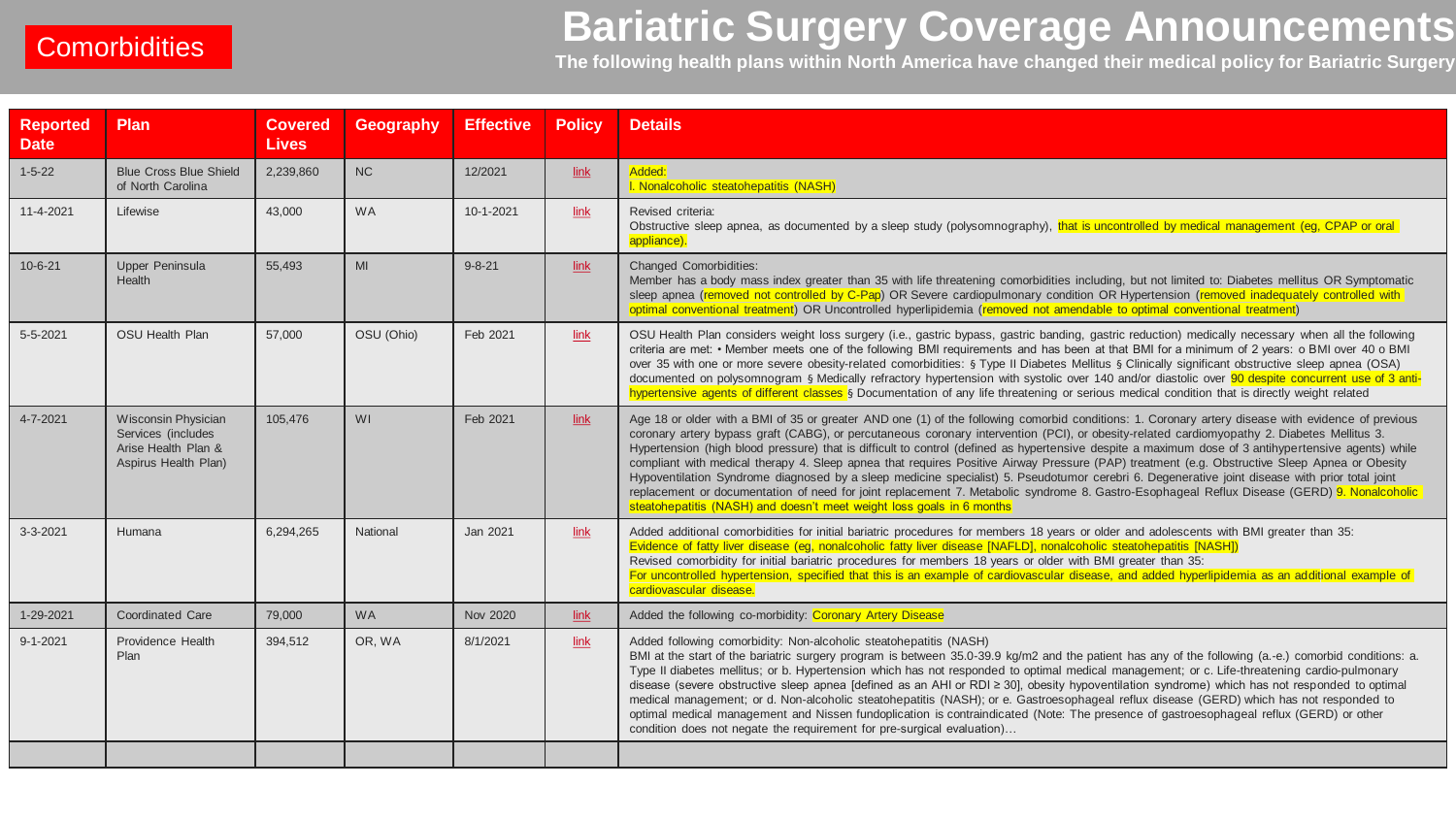# **Bariatric Surgery Coverage Announcements**  The following health plans within North America have changed their medical policy for Bariatric Surgery The following health plans within North America have changed their medical policy for Bariatric Surgery

| <b>Reported Date</b> | Plan                 | <b>Covered Lives</b> | Geography | <b>Effective</b> | <b>Policy</b>            | <b>Details</b>                                                                                                                                                                                                                                                       |
|----------------------|----------------------|----------------------|-----------|------------------|--------------------------|----------------------------------------------------------------------------------------------------------------------------------------------------------------------------------------------------------------------------------------------------------------------|
| 5-5-2021             | <b>BCBS Arkansas</b> | 1,590,265            | Arkansas  | March 2021       | $\overline{\text{link}}$ | Body Mass Index of 35 - 39<br>Douy mass intex of 35 – 39<br>Patients with Body Mass Index of 35 - 39 may be considered for coverage if they meet the other<br>criteria above, and have high-risk co-morbid conditions (e.g., uncontrolled diabetes mellitus,<br>unco |
|                      |                      |                      |           |                  |                          |                                                                                                                                                                                                                                                                      |
|                      |                      |                      |           |                  |                          |                                                                                                                                                                                                                                                                      |
|                      |                      |                      |           |                  |                          |                                                                                                                                                                                                                                                                      |
|                      |                      |                      |           |                  |                          |                                                                                                                                                                                                                                                                      |
|                      |                      |                      |           |                  |                          |                                                                                                                                                                                                                                                                      |
|                      |                      |                      |           |                  |                          |                                                                                                                                                                                                                                                                      |
|                      |                      |                      |           |                  |                          |                                                                                                                                                                                                                                                                      |
|                      |                      |                      |           |                  |                          |                                                                                                                                                                                                                                                                      |
|                      |                      |                      |           |                  |                          |                                                                                                                                                                                                                                                                      |
|                      |                      |                      |           |                  |                          |                                                                                                                                                                                                                                                                      |
|                      |                      |                      |           |                  |                          |                                                                                                                                                                                                                                                                      |
|                      |                      |                      |           |                  |                          |                                                                                                                                                                                                                                                                      |
|                      |                      |                      |           |                  |                          |                                                                                                                                                                                                                                                                      |
|                      |                      |                      |           |                  |                          |                                                                                                                                                                                                                                                                      |
|                      |                      |                      |           |                  |                          |                                                                                                                                                                                                                                                                      |
|                      |                      |                      |           |                  |                          |                                                                                                                                                                                                                                                                      |
|                      |                      |                      |           |                  |                          |                                                                                                                                                                                                                                                                      |
|                      |                      |                      |           |                  |                          |                                                                                                                                                                                                                                                                      |
|                      |                      |                      |           |                  |                          |                                                                                                                                                                                                                                                                      |
|                      |                      |                      |           |                  |                          |                                                                                                                                                                                                                                                                      |